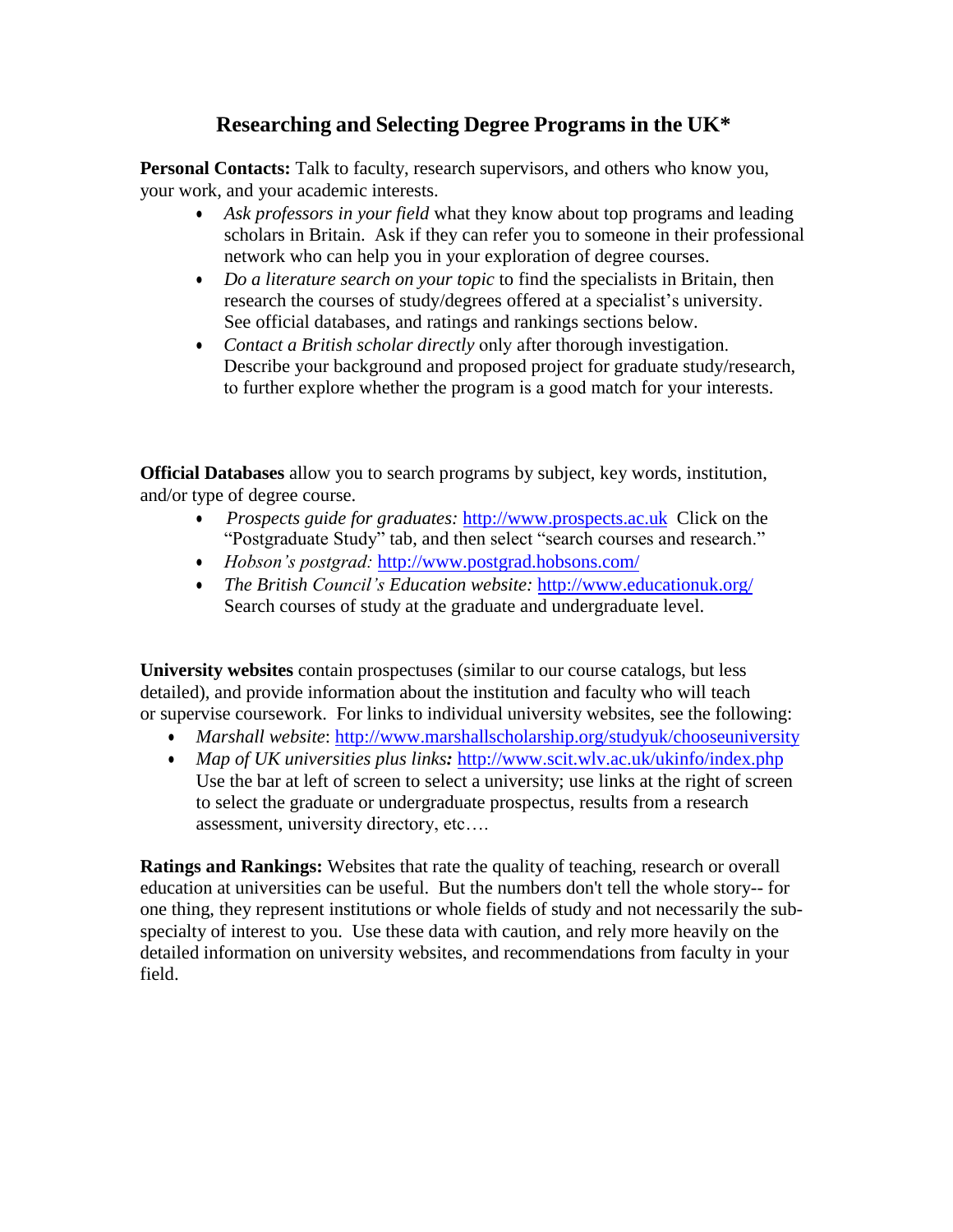- *League Tables* are published in the popular press. These ratings are based on measures that include entry standards, student/faculty ratios, library and facilities expenditure, completion rates, and salaries two years out. These sources tend to emphasize undergraduate programs, but the information can also be helpful for exploring postgraduate degree courses.
	- o *The Times Good University Guide* [http://www.thetimes.co.uk/tto/public/ug/](http://www.thetimes.co.uk/tto/public/gug/)
	- o *Education Guardian University Guide:* http://www.theguardian.com/education/universityguide
- *Research Excellence Framework* assesses the quality of research at UK universities. [http://www.ref.ac.uk/](http://www.rae.ac.uk/) You can view results by university or by field of study.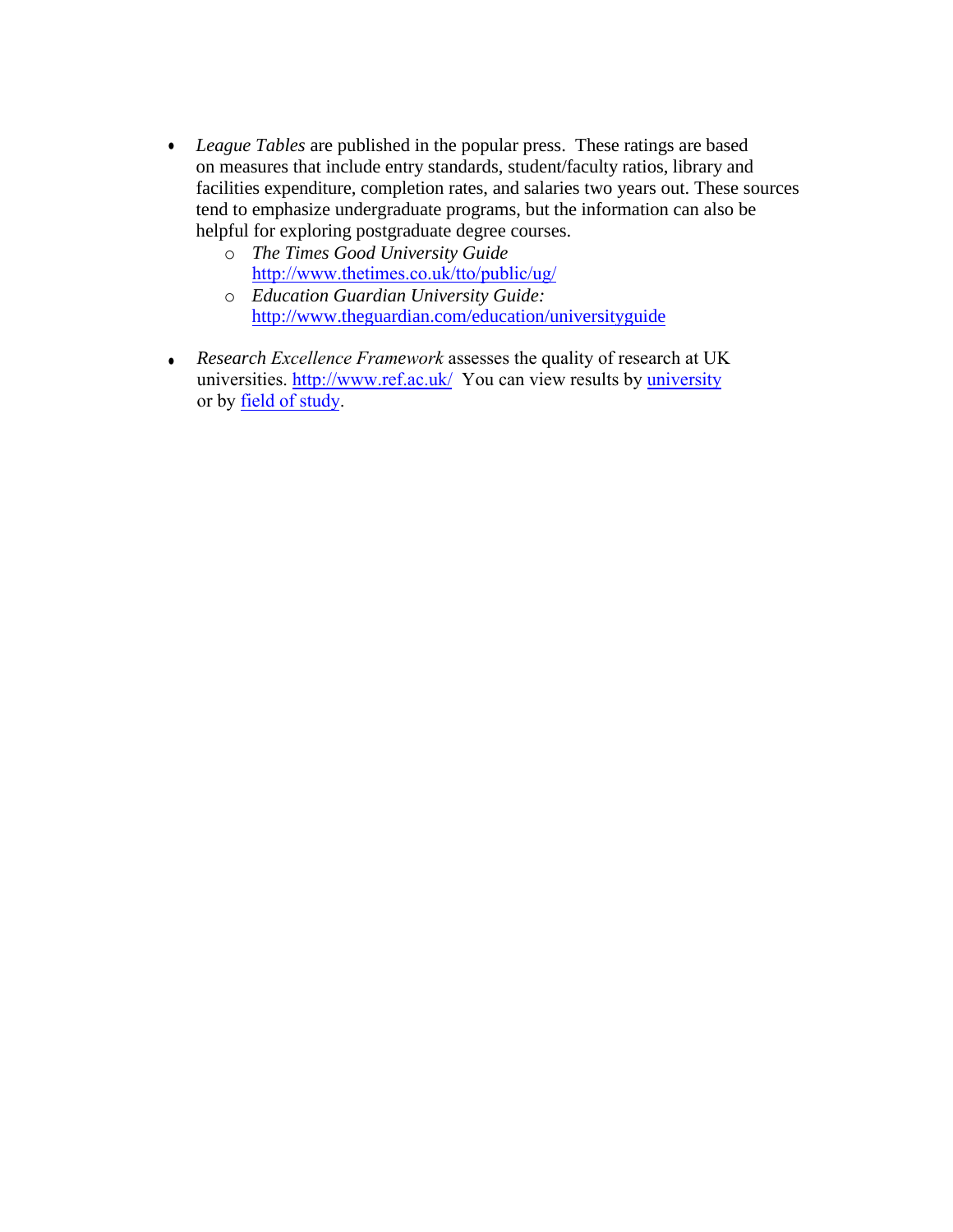## **Understanding British Education Terminology**

British degree terminology can be confusing for Americans. The information below may be helpful as you research your options. In years past many Rhodes and Marshall Scholarship recipients studied for a second bachelor's degree. Recently more American scholars have chosen a master's degree; in fact, the Marshall no longer allows a second bachelor's degree. (Since a doctoral degree requires a minimum of three years of study, Marshall and Rhodes scholars are encouraged to pursue a pre-doctoral degree.) The important distinction among master's degrees is between taught and research degrees. As you investigate courses of study, review the admission requirements for different programs and degree levels. Seek advice if in doubt.

## **Degrees**

A *taught master's program* usually has a thesis component and possibly exams during the last third of the course. Research may grow out of coursework but is usually limited to a 10-20,000-word paper (or dissertation as the British would say). You do not need to have a thesis topic in mind when applying to a taught program. A taught master's degree, depending on the university and subject, may be:

- o One year MA, MPhil, MSc, or Mlitt
- o Two year MPhil or BPhil
- o Professional degrees such as MBA, LLM, MFA, MMus

A *master's in research program* requires a very clear idea of your thesis topic, since you will be working independently under a supervisor from the start, with little or no classroom work. A master's degree in research, depending on the university and subject, may be:

- o One year MA, MPhil, MSc, Mres
- o Two year MPhil, MSc, Mlitt

*Doctorate Degrees* are usually 3+ years, and may be PhD or DPhil. If you are interested in doctoral studies in the UK, find out if the master's degree you are considering can serve as a transition into the more advanced level of work.

You may also want to determine whether a particular taught degree (diploma or master's) can count toward a research degree (master's or doctorate)—some do and some don't. You also need to be sure of the duration of the particular program. A "one year" program can last for 9, 10, 11, or 12 months.